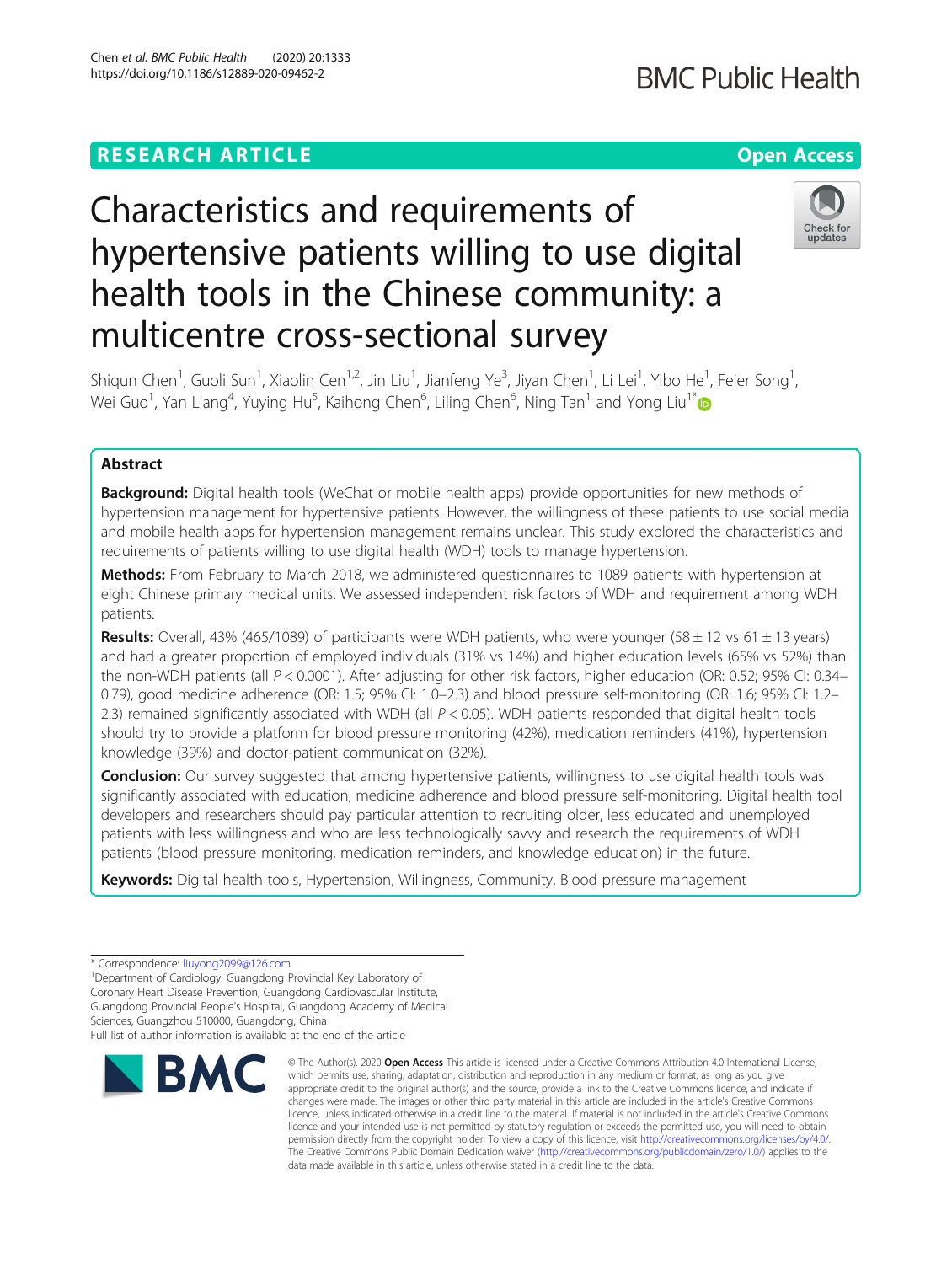#### Background

#### Status of hypertension

Hypertension has become the leading cause of cardiovascular death due to its low control rate [\[1](#page-5-0)] in both low- and middle-income countries around the world [\[2,](#page-5-0) [3\]](#page-5-0). One national study that included 1.7 million participants aged 18 years and older showed that the awareness, treatment, and control rates of hypertension were 31.9, 26.4 and 9.7%, respectively [[4\]](#page-5-0). In addition, the 2018 Hypertension Guidelines recommend that hypertension management, in addition to drug intervention, should focus on lifestyle interventions, home self-tests, follow-up, and the use of smartphones and other kinds of remote monitoring tools for blood pressure [\[5](#page-5-0)].

Digital health interventions, such as email, text messages, smartphone applications like facebook, have been explored to assist in the self-management of hypertension and some other chronic diseases [\[6](#page-5-0)]. Many trials have proved that mobile health applications played an important role in improving adherence in high-income countries, by providing reminders, offering education, and facilitating social interactions and so on  $[7-10]$  $[7-10]$  $[7-10]$ . A randomised clinical trial has already showed the efficacy of the social media-based prevention on control of systolic blood pressure and heart rates in China [[11,](#page-5-0) [12](#page-5-0)]. However, the use and expectations of digital health tools for community patients with hypertension is still unclear. Hence, this survey was conducted to explore 1) the characteristics of patients willing to use digital health tools to manage hypertension (WDH) and 2) the required features of these digital health tools.

#### Methods

#### Sample and procedure

A sample of 1089 individuals from eight primary medical units in Guangzhou and Dongguan, China, participated in this survey. Data were collected in February and March of 2018. Participants had to meet the following inclusion criteria: (1) community resident with hypertension and (2) age 18 years and older. There were no exclusion criteria. All of the interviewed individuals finished the survey, and the mean time required for participants to finish the survey was 20 min. This study was conducted in compliance with the Declaration of Helsinki; the study was also approved by the Ethics Research Committee of Guangdong Provincial People's Hospital, and written informed consent was obtained from all patients [\[13\]](#page-5-0).

#### Sociodemographics

Sex, age, height, weight, education (International Standard Classification of Education, ISCED), occupation, and medical care were evaluated by standard survey items. (Supplementary Table [1\)](#page-4-0).

#### Hypertension management conditions

To investigate the current status of participants' management of hypertension, we designed the following questions in our questionnaire. First, questions on the knowledge of the diagnosis of hypertension, when the patient should measure blood pressure, and the damage (heart/brain/kidney) from high blood pressure were asked. Next, patients' usual systolic blood pressure fluctuation, the frequency of blood pressure measurement and antihypertensive dosing were surveyed to understand participants' blood pressure monitoring status and medical adherence. Last, the total time of participants' daily activities [\[14\]](#page-5-0) and smoking status were also asked to explore the relevance of digital health tool usage to exercising and smoking.

The definition of "good BP monitoring" is that the patient's blood pressure is under 140/90 mmHg in their daily life. Adherence was assessed by asking participants how often they forget to take medicine. The answers "never" and "less than once a week" were defined as good adherence. The answers "more than one time a week" and "Don't take medicine when blood pressure is under control" were defined as bad adherence.

#### The willingness to use digital health tools

In the final part of the questionnaire, we surveyed participants' willingness and requirements for the use of digital health tools from the following three questions: (1) Have you used WeChat or health applications in the last 1 year? (2) Would you like to use a digital health tool to manage your blood pressure? (3) What help would you like to get from the health apps (1 week's blood pressure monitoring situation, one-week medication adherence status, self-blood pressure control evaluation, hypertension knowledge, patient-patient communication, or doctor-patient communication)?

#### Statistical analyses

We analysed the entire sample as well as specific subgroups, and we mainly compared WDH patients and non-WDH patients. Binary logistic regression models were applied. Baseline characteristics of the cohort were summarized using descriptive statistics. Continuous variables were reported as the mean and SD and were compared using linear regression models. Potential confounders and baseline values of the dependent variables were entered as covariates. Categorical variables were described as frequencies and percentages and compared using the  $χ2$  test. The criterion for statistical significance was set at  $p < 0.05$ . The statistical analysis was conducted using SAS V.9.4.

#### Results

#### Characterization of the sample

The total number of people participating in this community survey was 1089 (see Table [1\)](#page-2-0), with an average age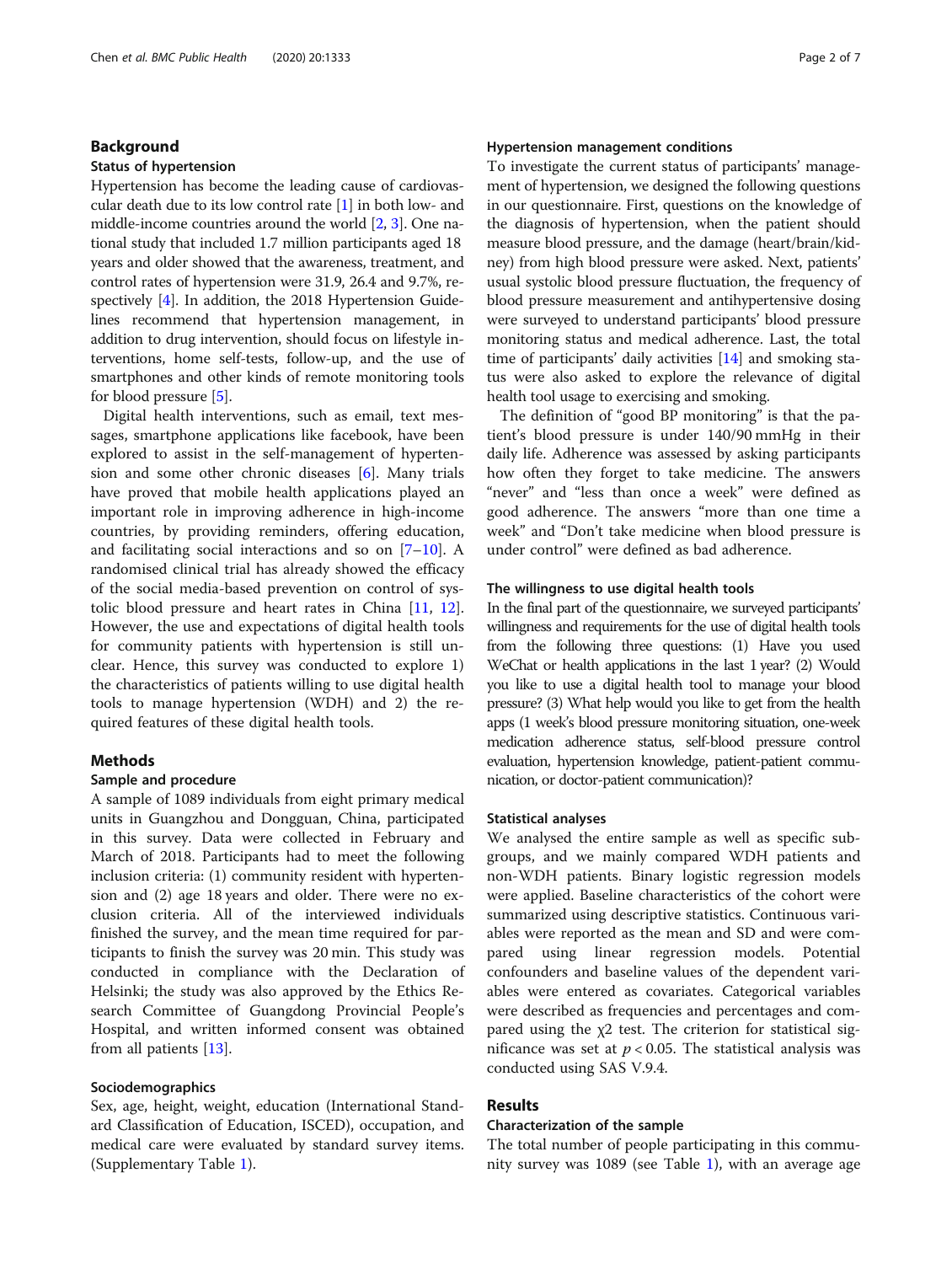#### <span id="page-2-0"></span>Table 1 Sample characteristics of WDH patients

| Item                                                                                      | Total sample<br>100% (1089/1089)<br>$N = 1089$ | WDH              | No WDH<br>57.3% (506/1089)<br>$N = 624$ |
|-------------------------------------------------------------------------------------------|------------------------------------------------|------------------|-----------------------------------------|
|                                                                                           |                                                | 42.7% (465/1089) |                                         |
|                                                                                           |                                                | $N = 465$        |                                         |
| Male (vs female), n (%)                                                                   | 549 (50.4)                                     | 218 (60.3)       | 331 (39.7)                              |
| Age (SD)                                                                                  | 60 (13)                                        | 58 (12)          | 61(13)                                  |
| Age $>$ 75 years, n $(\%)$                                                                | 160 (15.4)                                     | 112 (24.1)       | 48 (7.7)                                |
| BMI (SD)                                                                                  | 24.5 (4.3)                                     | 24.45 (4.8)      | 24.48 (3.9)                             |
| Educational level, n (%)                                                                  |                                                |                  |                                         |
| High school or above                                                                      | 816 (79)                                       | 286 (35.1)       | 530 (64.9)                              |
| Junior high school or less                                                                | 217(21)                                        | 129 (59.5)       | 88 (40.5)                               |
| Employment status, n (%)                                                                  |                                                |                  |                                         |
| working                                                                                   | 590 (57.2)                                     | 270 (45.8)       | 320 (54.2)                              |
| not working                                                                               | 441 (42.8)                                     | 144 (32.6)       | 297 (67.4)                              |
| Medical insurance, n (%)                                                                  |                                                |                  |                                         |
| medical care                                                                              | 916 (89.5)                                     | 362 (39.5)       | 554 (60.5)                              |
| no medical care                                                                           | 108 (10.5)                                     | 47 (43.5)        | 61 (57.5)                               |
| Mean SBP fluctuation, n (%)                                                               |                                                |                  |                                         |
| $< 140$ mmHg                                                                              | 587 (57.6)                                     | 227 (38.7)       | 360 (61.3)                              |
| $\geq$ 140 mmHg                                                                           | 432 (42.4)                                     | 176 (40.7)       | 256 (59.3)                              |
| Knowledge of diagnostic criteria, n (%)                                                   |                                                |                  |                                         |
| ≥ 140/90 mmHg                                                                             | 501 (46)                                       | 224 (44.7)       | 227 (55.3)                              |
| other                                                                                     | 588 (54)                                       | 241 (41)         | 347 (59)                                |
| Acknowledgement of complications of hypertension (diseases caused by hypertension), n (%) |                                                |                  |                                         |
| myocardial infarction                                                                     | 528 (51.3)                                     | 267 (50.6)       | 261 (49.4)                              |
| stroke                                                                                    | 529 (51.5)                                     | 270 (51)         | 259 (49)                                |
| renal impairment                                                                          | 470 (45.8)                                     | 247 (52.6)       | 223 (47.4)                              |
| BP monitoring, n (%)                                                                      |                                                |                  |                                         |
| good BP monitoring                                                                        | 564 (51.8)                                     | 243 (43.1)       | 321 (56.9)                              |
| poor BP monitoring                                                                        | 525 (48.2)                                     | 222 (42.9)       | 303 (57.7)                              |
| Medical adherence, n (%)                                                                  |                                                |                  |                                         |
| good adherence                                                                            | 801 (73.5)                                     | 326 (40.7)       | 475 (59.3)                              |
| poor adherence                                                                            | 288 (26.5)                                     | 139 (48.3)       | 149 (51.7)                              |
| Smoking, n (%)                                                                            |                                                |                  |                                         |
| never smoked or quit                                                                      | 836 (76.8)                                     | 367 (43.9)       | 469 (56.1)                              |
| smoked                                                                                    | 253 (23.2)                                     | 98 (38.7)        | 155(61.3)                               |
| Physical activity, n (%)                                                                  |                                                |                  |                                         |
| weekly high-intensity exercise                                                            | 641 (63)                                       | 262 (40.9)       | 379 (59.1)                              |
| absence of the above exercise intensity                                                   | 376 (37)                                       | 137 (36.4)       | 239 (63.6)                              |

of 60  $(\pm 13)$  and a mean BMI of 24.5  $(\pm 4.3)$ ; 53.9% were males. It was found that 79.0% of the patients had no more than a junior high school education.

Almost half of participants were able to recognize the diagnostic criterion of hypertension and complications, and measure blood pressure once a month at least.

Although 73.6% patients had a good medical adherence, only half patients could control their blood pressure under 140/90 mmHg (57.6%). Majority of participants have a good habit in smoking (76.8%) and exercise (63.0%). Out of all participants, 42.7% reported that they were willing to use digital health tools to manage hypertension.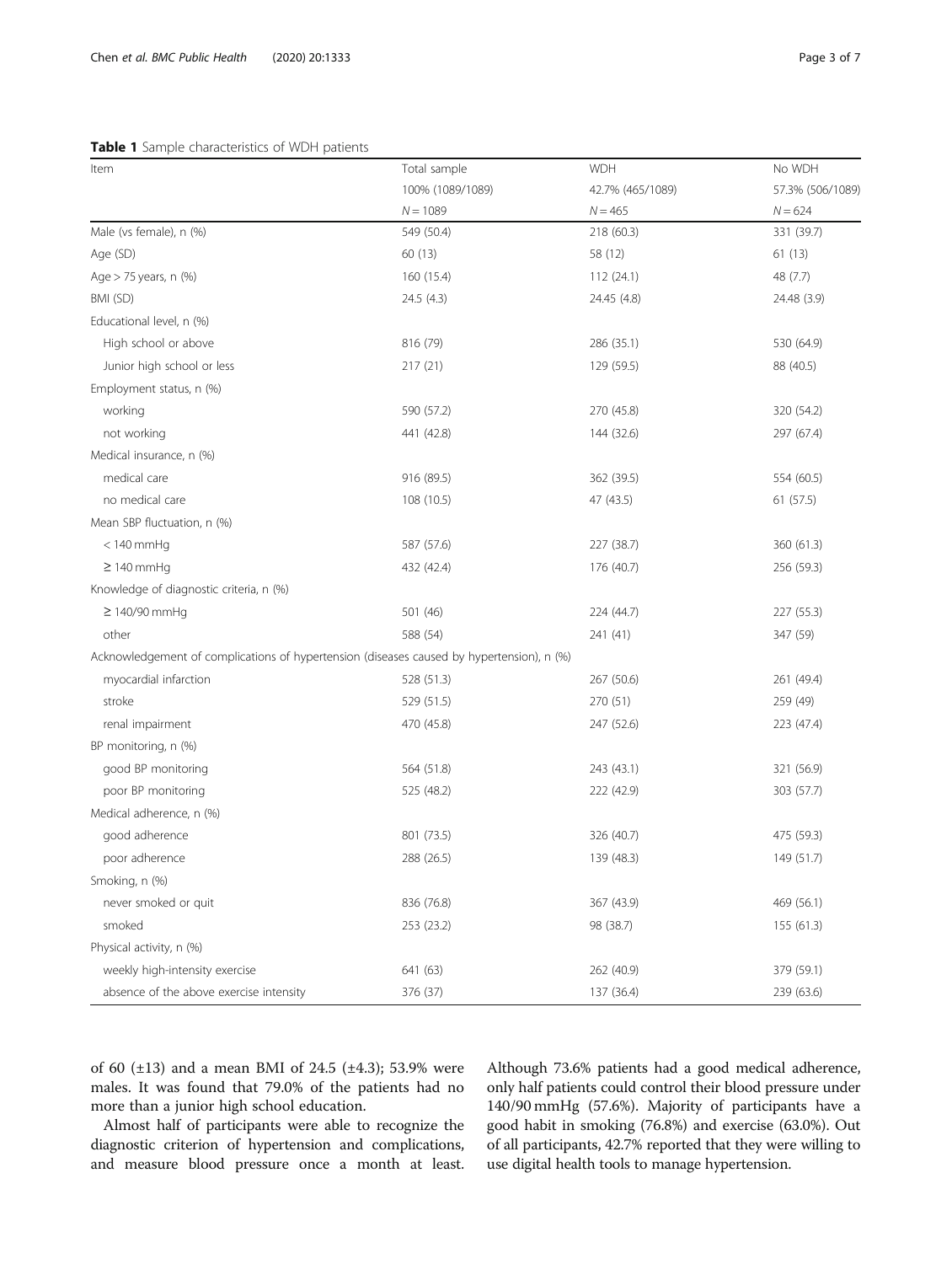#### Risk factors for WDH patients

The results from binary logistic regression (see Table 2) revealed that WDH patients were more likely to have a higher education level (OR: 1.92; 95% CI: 1.27–2.94, P < 0.05) and that they were more likely to have good medicine adherence (OR: 1.5; 95% CI: 1.0–2.3, P < 0.05) and blood pressure self-monitoring (OR: 1.6; 95% CI: 1.2–2.3,  $P < 0.05$ ). WDH was not associated with sex, age, BMI, marriage status, working time, knowledge of hypertension, SBP fluctuation, or the health behaviours of smoking and physical activity. Differences of baseline between patients with controlled hypertension and uncontrolled hypertension can be found in the Supplement Table [2.](#page-5-0)

#### Requirements of WDH patients for digital health tools

When WDH patients were asked about what help they would like to obtain from digital health tools, a significant portion of participants (42%) indicated that they were eager to engage in one-week blood pressure monitoring, and a similar percentage (41%) wanted feedback on 1 week of medical adherence. Thirty-nine percent of WDH patients wished to obtain some simple knowledge of hypertension, and 32% of them needed doctor-patient communication. In addition, 28% of WDH patients thought that self-control of blood pressure was needed, and 27% reported that they would like to communicate with other patients.

#### Discussion

This is a relatively new cross-sectional survey on the willingness of patients with hypertension to use digital health tools, which covered 1089 people with hypertension from different economic backgrounds, revealing a

Table 2 Multivariate associations with WDH patients a-b

certain representativeness. Our survey found that 42.7% of hypertensive patients were willing to use digital health tools, and WDH was associated with higher education, good medicine adherence and blood pressure selfmonitoring. Also, the results showed that most WDH patients wanted to receive scientific blood pressure monitoring, self-administration of medical adherence and common knowledge about hypertension.

We searched a large number of articles about social media for health care, which show the organic combination of social media and medical health. A systematic review reviewed 45 social media use improvements in chronic disease management, showing that social media, especially Facebook and blogs, provides social, spiritual, and empirical support for chronic diseases. These platforms are thus highly likely to improve patient health [[15\]](#page-5-0). Research by Julie Redfern of the George Institute of Global Health in Australia found that social media (Tweets) can disseminate cardiovascular health information and education quickly, efficiently and globally, and discovered that social media has great potential to promote cardiovascular disease education, cognition and comprehensive management [\[16](#page-5-0)]. Facebook, as a social media platform, was also found to have a good auxiliary function for clinical treatment of cardiovascular disease [[17,](#page-5-0) [18\]](#page-5-0). Social media were widely used in chronic diseases and clinical research, but there are few studies on self-management of patients with hypertension [[19](#page-5-0), [20](#page-5-0)]. Secondly, the social media platforms which are currently being applied and studied are mainly based on popular software (such as Facebook, Tweets, SMS, etc.) in western countries. To the best of our knowledge, this is the first study to explore the willingness of using local social

| Item                                             | WDH <sup>a</sup>  |               |              |
|--------------------------------------------------|-------------------|---------------|--------------|
|                                                  | Odds Ratio        | 95% CI        | $\mathcal P$ |
| Male (vs female)                                 | 1.17              | $0.83 - 1.65$ | 0.36         |
| Age                                              | 0.99              | $0.98 - 1.01$ | 0.62         |
| BMI                                              | 1.00              | $0.97 - 1.04$ | 0.90         |
| Marriage vs no marriage                          | 1.14              | $0.73 - 1.78$ | 0.56         |
| Good education vs Poor education                 | 1.92 <sup>b</sup> | $1.27 - 2.94$ | 0.002        |
| Unemployment vs employment                       | 0.72              | $0.47 - 1.10$ | 0.13         |
| Medical insurance vs no medical insurance        | 1.04              | $0.61 - 1.76$ | 0.90         |
| Hypertension diagnosis                           | 1.21              | $0.87 - 1.70$ | 0.26         |
| Usual SBP fluctuation< 140 mmHg vs ≥140 mmHg     | 1.11              | $0.78 - 1.59$ | 0.56         |
| Good BP monitoring vs poor BP monitoring         | 1.64 <sup>b</sup> | $1.19 - 2.26$ | 0.002        |
| Good medical adherence vs poor medical adherence | 1.52 <sup>b</sup> | $1.01 - 2.28$ | 0.044        |
| Smoking vs no smoking                            | 0.79              | $0.53 - 1.16$ | 0.23         |
| Less physical activity vs more physical activity | 1.04              | $0.74 - 1.47$ | 0.82         |

<sup>a</sup>WDH refers to non-WDH

**bStill significant after correction for multiplicity**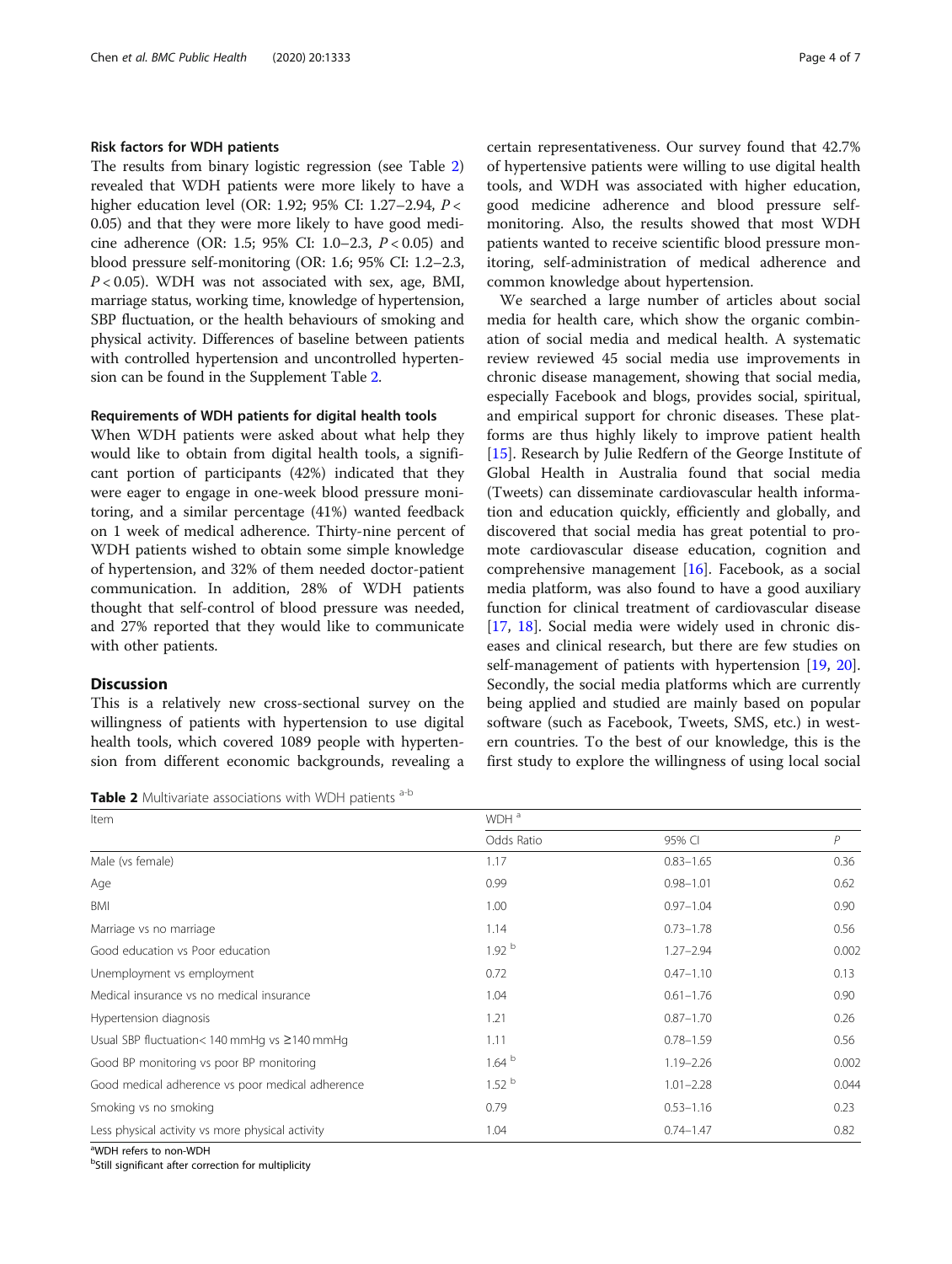<span id="page-4-0"></span>media as a health tool in China. We can assume that WeChat will provide an advanced and intelligent way for self-management of hypertension patients in the community.

In a recent longitudinal survey, Levine et al. [[21](#page-6-0)] found that older people with an average age of 75 used digital health at a lower rate than their younger counterparts, but this rate increased modestly from 2011 to 2014, highlighting the rising importance of mobile technology in people's lives. A population-based survey of the use of a national smartphone and health apps among Germans in 2017 also identified age as a correlate for mobile health applications use: younger people were more engaged [[22\]](#page-6-0), and our study confirmed this for hypertensive study population as well. In addition, our results contribute to previous findings on literacy-related disparities in access to mobile technologies by revealing an association between WDH and education level [[23](#page-6-0)]. Therefore, when age and literacy levels are correlated with WDH, programmers should consider the needs of older and less educated people when developing applications. Numerous efforts should be made in the future to break the rigid relationship between ageing and the digital gap to make digital technology more acceptable and easier to use.

We contributed to the preliminary evidence of the correlation of WDH with blood pressure self-management and medical adherence. Patients with poor blood pressure management and medical adherence are relatively reluctant to use digital health tools, which may be the result of a combination of factors such as age, smartphone maturity, personal income, tool trust, and so on. The relationship between blood pressure management and WDH may be explained by socioeconomic variables. Indeed, we found that possession of university degrees and employment were related to the use of WeChat and mobile health tools, and further research on this correlation is needed. More studies are needed on the features of effective digital health tool programs. Social media and health application effectiveness information based on evidences from rigorous research designs should be provided to users. Given the sheer number of applications available, the market transparency will be increased. Not only government guidelines and regulations, but also WHO recommendations could help people choose effective and appropriate applications [\[24\]](#page-6-0). The first attempt in this regard was directed at the MEDDEV guidelines 2.1/6 for the European market and the US Food and Drug Administration (FDA) guidelines for the US market [\[25,](#page-6-0) [26](#page-6-0)]. While these are not legally binding, they provide a direction for developers and consumers of mobile health applications. Furthermore, as the features develop, whether social media can be regarded as a newly integrated digital health tool and replace the function-pure applications, needs more trials to prove conclusively.

We found differences in age and literacy rates in the use of mobile technology. Therefore, application developers and researchers should consider the needs of older people and those with lower education levels, for example, to provide customized features that are tested in intervention studies [\[16,](#page-5-0) [24\]](#page-6-0). Simultaneously, advocacy activities should be carried out to train older people to use mobile technology, improve the health literacy of the population, and reduce the inequalities resulting from technological advances.

#### Limitation

Due to the cross-sectional character of the survey, changes could not be checked, including associations of digital health tools and their characteristics with actual blood pressure and behavior management. The patient's economic situation has not yet been included in the questionnaire, making the association of income with blood pressure management and digital health tools impossible to determine at this moment. Previous studies have found that the use of apps is associated with higher incomes [[27\]](#page-6-0). Another aspect is that the characteristic of the questionnaire limited the conclusions that could be drawn from the results. For example, BMI was calculated based on self-reported weight and height which is a possible source of bias. The study enrolled patients in hospitals and communities. When there is a significant difference in admission rate between hospitals communities, admission rate bias is unavoidable.

Furthermore, a large number of analyses were conducted which could have increased the probability of type I errors (ie, stating an effect when none was present). However, our research is exploratory. Nonetheless, in addition to the uncorrected results, we decided to report the multiplicity corrected results following a recommendation by Streiner [\[28\]](#page-6-0), who discussed arguments for and against a correction of multiplicity. Namely, our ambition involves providing a large informational basis that can be further examined in future research.

#### Conclusion

Our survey suggested that among patients with hypertension, willingness to use digital health tools was significantly associated with higher education, good medicine adherence and blood pressure self-monitoring. In addition, we need to focus on WDH patients' requirements for blood pressure monitoring, medication reminders, and hypertension education to improve the technology of digital health tools and research in the future.

#### Supplementary information

Supplementary information accompanies this paper at [https://doi.org/10.](https://doi.org/10.1186/s12889-020-09462-2) [1186/s12889-020-09462-2](https://doi.org/10.1186/s12889-020-09462-2).

Additional file 1: Table S1. Questionnaire for community hypertension patients (English language version and original version).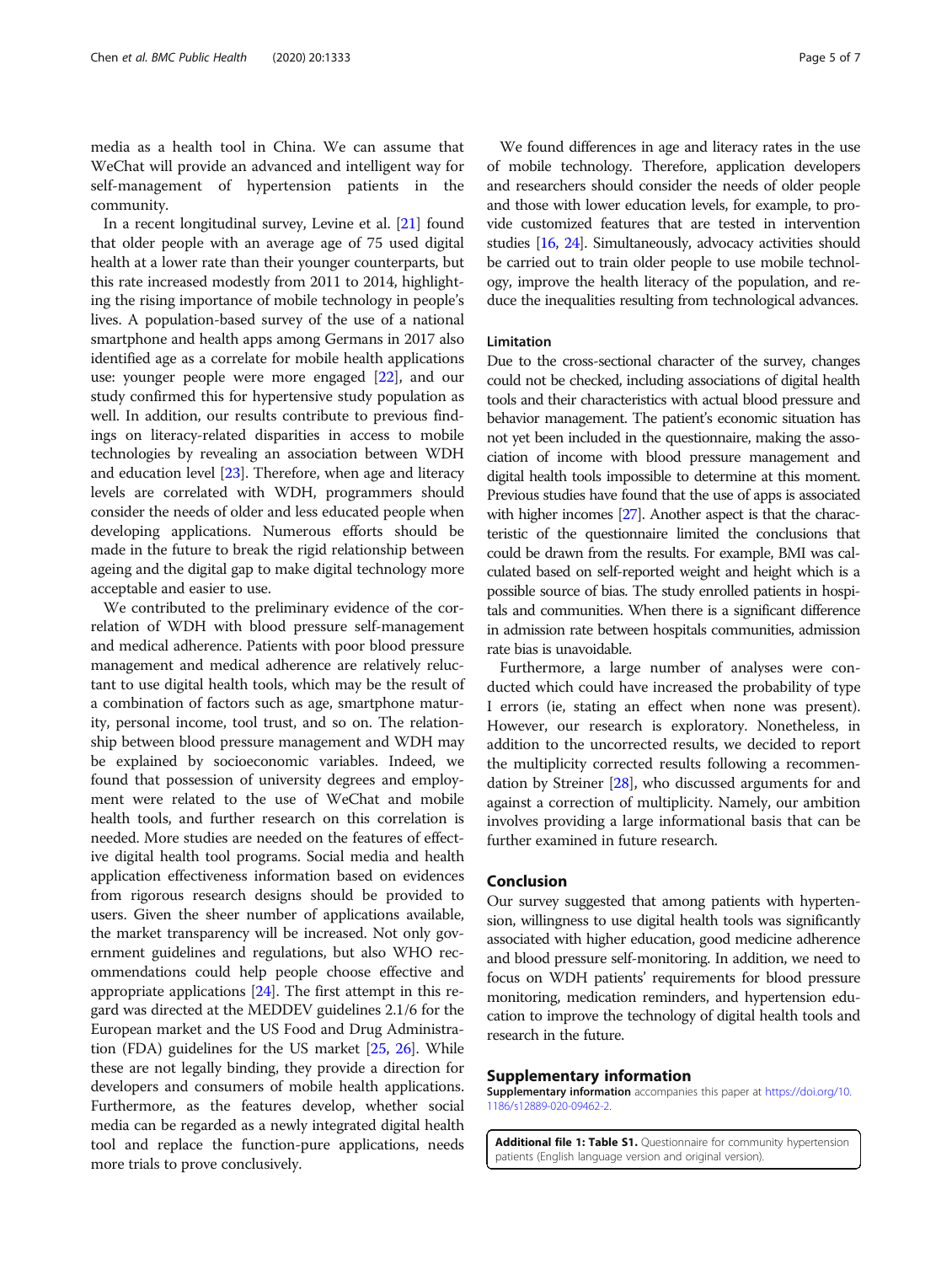<span id="page-5-0"></span>Additional file 2: Table S2. Differences of baseline between patients with controlled hypertension and uncontrolled hypertension.

#### Abbreviations

WDH: Willing to use Digital health tools to manage Hypertension; ISCE D: International Standard Classification of Education; RESCIND: The Center for REduction of contraSt-induced nephropathy and Cardiaovascular events followINg carDiac catheterization; GDPH: Guangdong Provincial People's Hospital; BMI: Body mass index; BP: Blood pressure; SBP: Systolic blood pressure; WHO: World Health Organization; FDA: Food and Drug Administration

#### Acknowledgements

We appreciate the work of the physicians in different cities in China who contributed to the questionnaires and who work on improving the health of populations.

#### Authors' contributions

JC, YoL and JY provided strong support for the research design and principles. YaL, YuH, KC and LC provided equal assistance in the distribution and collection of questionnaires, as well as the extraction of data. SC, GS and XC conducted data analysis and drafted the first draft. JL, LL, YiH, FS, WG, and NT provided valid comments on the revision of the first draft and agreed to submit the final draft. All authors have read and approved the manuscript.

#### Funding

This study was supported by Chinese Cardiovascular Association-China young and middle-aged clinical research fund-VG fund (2017-CCA-VG-020), Cardiacare Sponsored Optimizing Antithrombotic Research Fund(BJUHFC-SOARF201801–10) and The Progress in Science and Technology Project of Guangzhou (201904010470). The funding body played no role in the design of the study and collection, analysis, or interpretation of data.

#### Availability of data and materials

The datasets generated and analysed during the current study are not publicly available due the institution policy but are available from the corresponding author on reasonable request.

#### Ethics approval and consent to participate

The project was approved by the Guangdong Provincial People's Hospital Medical Research Ethics Committee (NO. GDREC2018327H). All respondents signed the informed consent form.

#### Consent for publication

Not applicable.

#### Competing interests

None declared.

#### Author details

<sup>1</sup>Department of Cardiology, Guangdong Provincial Key Laboratory of Coronary Heart Disease Prevention, Guangdong Cardiovascular Institute, Guangdong Provincial People's Hospital, Guangdong Academy of Medical Sciences, Guangzhou 510000, Guangdong, China. <sup>2</sup>Guangdong Pharmaceutical University, Guangzhou 510006, Guangdong, China. <sup>3</sup>Department of Cardiology, Dongguan People's Hospital, Dongguan 523000, Guangdong, China. <sup>4</sup>Maoming People's Hospital, Maoming 525000,<br>Guangdong, China. <sup>5</sup>Department of Cardiology, First People's Hospital of Kashgar, Kashgar 844099, Xinjiang, China. <sup>6</sup> Department of Cardiology, Longyan First Affiliated Hospital of Fujian Medical University, Longyan 364000, Fujian, China.

#### Received: 25 February 2020 Accepted: 27 August 2020 Published online: 01 September 2020

#### References

1. Shen C, Ge J. Epidemic of cardiovascular disease in China. Circulation. 2018; 138:342–4. <https://doi.org/10.1161/circulationaha.118.033484>.

- 2. Global, regional, and national age-sex specific all-cause and cause-specific mortality for 240 causes of death, 1990–2013: a systematic analysis for the Global Burden of Disease Study 2013. Lancet. 2015;385:117. [https://doi.org/](https://doi.org/10.1016/s0140-6736(14)61682-2) [10.1016/s0140-6736\(14\)61682-2.](https://doi.org/10.1016/s0140-6736(14)61682-2)
- 3. Global, regional, and national age-sex specific mortality for 264 causes of death, 1980–2016: a systematic analysis for the Global Burden of Disease Study 2016. Lancet. 2017;390:1151–210. [https://doi.org/10.1016/s0140-](https://doi.org/10.1016/s0140-6736(17)32152-9) [6736\(17\)32152-9](https://doi.org/10.1016/s0140-6736(17)32152-9).
- 4. Lu J, Lu Y, Wang X, Li X, Linderman GC, Wu C, Cheng X, Mu L, Zhang H, Liu J, et al. Prevalence, awareness, treatment, and control of hypertension in China: data from 1·7 million adults in a population-based screening study (China PEACE million persons project). Lancet. 2017;390:2549–58. [https://doi.](https://doi.org/10.1016/s0140-6736(17)32478-9) [org/10.1016/s0140-6736\(17\)32478-9](https://doi.org/10.1016/s0140-6736(17)32478-9).
- 5. Williams B, Mancia G, Spiering W, Rosei EA, Azizi M, Burnier M, Clement DL, Coca A, de Simone G, Dominiczak A, et al. 2018 ESC/ESH Guidelines for the management of arterial hypertension. Kardiologia polska. 2019;77:71–159. <https://doi.org/10.5603/kp.2019.0018>.
- Pagoto S, Bennett GG. How behavioral science can advance digital health. Transl Behav Med. 2013;3:271–6. <https://doi.org/10.1007/s13142-013-0234-z>.
- 7. Liu S, Feng W, Chhatbar PY, Liu Y, Ji X, Ovbiagele B. Mobile health as a viable strategy to enhance stroke risk factor control: a systematic review and meta-analysis. J Neurol Sci. 2017;378:140–5. [https://doi.org/10.1016/j.jns.](https://doi.org/10.1016/j.jns.2017.04.050) [2017.04.050.](https://doi.org/10.1016/j.jns.2017.04.050)
- 8. Morawski K, Ghazinouri R, Krumme A, Lauffenburger JC, Lu Z, Durfee E, Oley L, Lee J, Mohta N, Haff N, et al. Association of a Smartphone Application with Medication Adherence and Blood Pressure Control: the MedISAFE-BP randomized clinical trial. JAMA Intern Med. 2018;178:802–9. [https://doi.org/](https://doi.org/10.1001/jamainternmed.2018.0447) [10.1001/jamainternmed.2018.0447.](https://doi.org/10.1001/jamainternmed.2018.0447)
- 9. Slomski A. Phone app no help in controlling hypertension. Jama. 2018;319: 2470. <https://doi.org/10.1001/jama.2018.8167>.
- 10. Webb TL, Joseph J, Yardley L, Michie S. Using the internet to promote health behavior change: a systematic review and meta-analysis of the impact of theoretical basis, use of behavior change techniques, and mode of delivery on efficacy. J Med Internet Res. 2010;12:e4. [https://doi.org/10.](https://doi.org/10.2196/jmir.1376) [2196/jmir.1376](https://doi.org/10.2196/jmir.1376).
- 11. Digital in 2018: World's internet users pass the 4 billion mark. [http://](http://wearesocial.com/blog/2018/01/global-digital-report-2018) [wearesocial.com/blog/2018/01/global-digital-report-2018](http://wearesocial.com/blog/2018/01/global-digital-report-2018).
- 12. Tashi M, Zhao G, Khandro T, Wang J, Chen Y, Lhamo T, Tan B-K, Anna S, Angela J, Li Z, et al. Smartphone and social media-based cardiac rehabilitation and secondary prevention in China (SMART-CR/SP): a parallelgroup, single-blind, randomised controlled trial. Lancet Digital Health. 2019; 1:e363–74. [https://doi.org/10.1016/S2589-7500\(19\)30151-7.](https://doi.org/10.1016/S2589-7500(19)30151-7)
- 13. World Medical Association Declaration of Helsinki: ethical principles for medical research involving human subjects. JAMA. 2013;310:2191–4. [https://](https://doi.org/10.1001/jama.2013.281053) [doi.org/10.1001/jama.2013.281053](https://doi.org/10.1001/jama.2013.281053).
- 14. Strain T, Milton K, Dall P, Standage M, Mutrie N. How are we measuring physical activity and sedentary behaviour in the four home nations of the UK? A narrative review of current surveillance measures and future directions. Br J Sports Med. 2019. [https://doi.org/10.1136/bjsports-2018-](https://doi.org/10.1136/bjsports-2018-100355) [100355](https://doi.org/10.1136/bjsports-2018-100355).
- 15. Patel R, Chang T, Greysen SR, Chopra V. Social media use in chronic disease: a systematic review and novel taxonomy. Am J Med. 2015;128:1335–50. <https://doi.org/10.1016/j.amjmed.2015.06.015>.
- 16. Redfern J, Ingles J, Neubeck L, Johnston S, Semsarian C. Tweeting our way to cardiovascular health. J Am Coll Cardiol. 2013;61:1657–8. [https://doi.org/](https://doi.org/10.1016/j.jacc.2013.01.041) [10.1016/j.jacc.2013.01.041.](https://doi.org/10.1016/j.jacc.2013.01.041)
- 17. Kim C, Kang BS, Choi HJ, Lee YJ, Kang GH, Choi WJ, Kwon IH. Nationwide online social networking for cardiovascular care in Korea using Facebook. J Am Med Inform Assoc. 2014;21:17–22. <https://doi.org/10.1136/amiajnl-2012-001465>.
- 18. Herring SJ, Cruice JF, Bennett GG, Davey A, Foster GD. Using technology to promote postpartum weight loss in urban, low-income mothers: a pilot randomized controlled trial. J Nutr Educ Behav. 2014;46:610–5. [https://doi.](https://doi.org/10.1016/j.jneb.2014.06.002) [org/10.1016/j.jneb.2014.06.002](https://doi.org/10.1016/j.jneb.2014.06.002).
- 19. Nash EL, Gilroy D, Srikusalanukul W, Abhayaratna WP, Stanton T, Mitchell G, Stowasser M, Sharman JE. Facebook advertising for participant recruitment into a blood pressure clinical trial. J Hypertens. 2017;35:2527–31. [https://doi.](https://doi.org/10.1097/HJH.0000000000001477) [org/10.1097/HJH.0000000000001477](https://doi.org/10.1097/HJH.0000000000001477).
- 20. Donevant SB, Estrada RD, Culley JM, Habing B, Adams SA. Exploring app features with outcomes in mHealth studies involving chronic respiratory diseases, diabetes, and hypertension: a targeted exploration